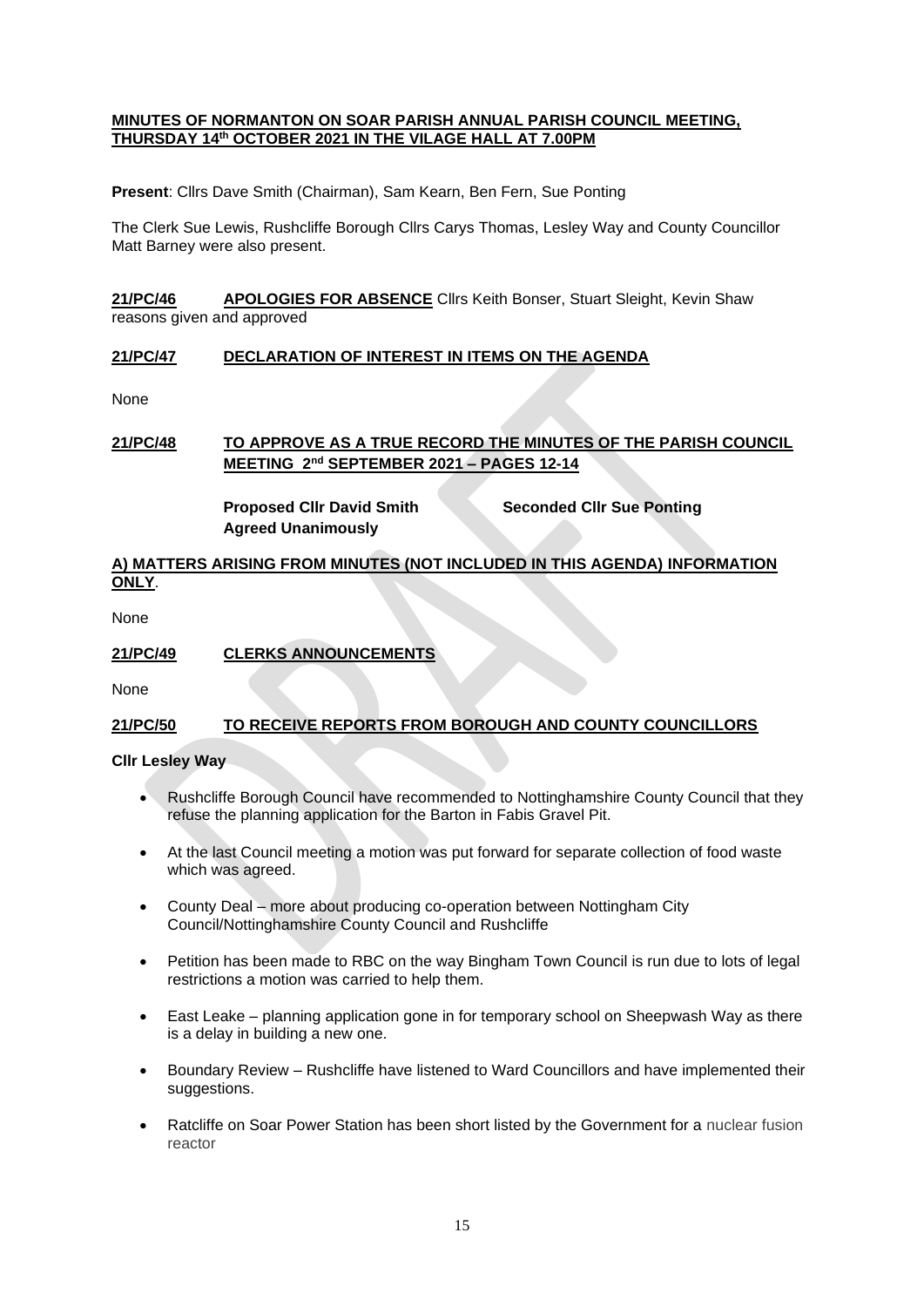## **Cllr Matt Barney**

- County Council are reviewing all waste contracts.
- A visit to Amazon is planned to see how they deal with packaging.
- Health Scrutiny Committee are looking at the NUH and there is a call for the resignation of the 3 top Directors
- Calling support from local parish councils on reducing the speed limit on West Leake Road between East Leake and West Leak.
- Community Post Office re-opens in Sutton Bonington on Friday.

## **21/PC/51 TO RECEIVE REPORTS ON POLICING, HIGHWAYS & TRAFFIC MATTERS**

Update from ST on drainage – The Chair reported he was still waiting for Tim Smith, STW to arrange a meeting with the Environment Agency and a meeting with landowners on the Flood Risk Management Plan. It has been agreed that they are still aiming to clear the pipe of roots before the winter.

### **21/PC/52 TO RECEIVE AN UPDATE ON PLANS FOR CONSERVATION AREA**

Cllr Ben Fern reported that he had been in touch with the Conservation Officer at Rushcliffe but had not heard back. Cllr Carys Thomas agreed to chase this up on behalf of the Parish Council.

#### **21/PC/53 TO CONSIDER ATTENDANCE AT THE TOWN AND PARISH FORUM, 4TH NOVEMBER 2021**

The Clerk reported that she will be attending and if available the Chairman will attend.

## **21/PC/54 TO AGREE QUOATION IN THE SUM OF £905.00 FOR REPAIRS TO FERRY CABIN ROOF**

Following a discussion, it was agreed to accept the quote for the repairs to the Ferry roof and Cllr Matt Barney has agreed to commit £450 out of his Community Fund towards this and the ferry takings for this year will cover the other half of the amount.

# **Proposed Cllr Dave Smith Seconded Cllr Sam Kearn Agreed Unanimously**

**21/PC/55 TO DISCUSS AND AGREE IF ANY NOMINATIONS FOR CELEBRATING RUSHCLIFFE AWARDS 2021**

Following a discussion, it was agreed to nominate the Ferry Volunteers under the Community Group heading.

#### **21/PC/56 TO RECEIVE AND AGREE INSURANCE QUOTE FOR 2021/22**

It was agreed to accept the quotation in the sum of £598.85 for renewal of the Annual Insurance

**Proposed Cllr Sue Ponting Seconded Cllr Ben Fern Agreed Unanimously**

## **21/PC/57 TO RECEIVE REPORTS AND UPDATES ON**:

**PLAYING FIELDS – ADDITIONAL TREES –** Several of the trees on the playing field have died and it was agreed to replace them and a budget of up to £500 was agreed.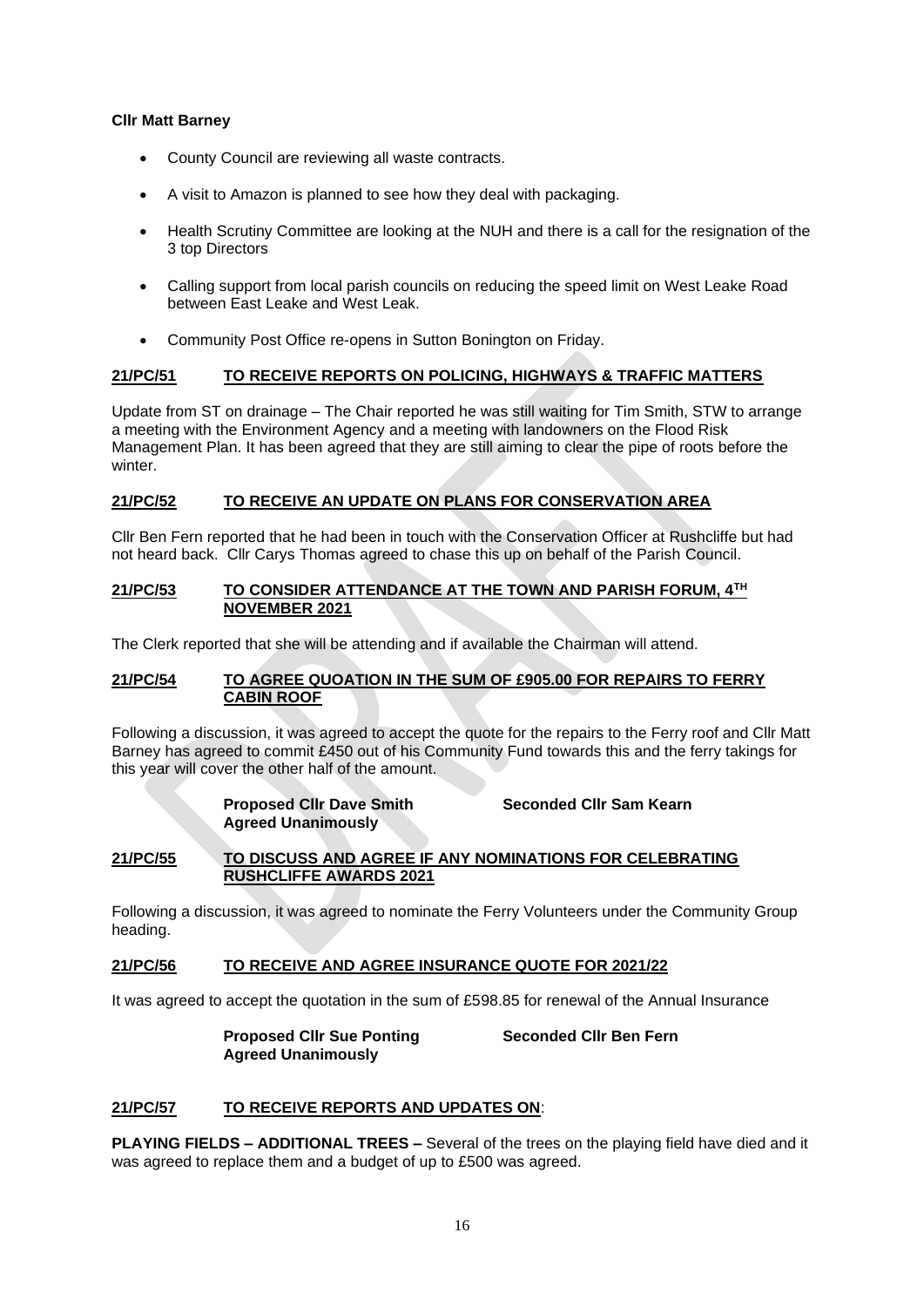**SOAR LANE – AGREE TO ADDITIONAL SIGN ON GATE –** It was agreed to decline the request for signs to go on the gate.

**FERRY & FERRY SIGN** – No update, Clerk to chase

### **UPDATE FROM ENVIRONMENT GROUP –** Nothing to report

**ALLOTMENTS –** The Chairman reported that allotment 8 had now been cleared and that a vacancy has arisen following the holder of allotment 9 leaving the village. The vacancy was advertised on Facebook and a local resident has come forward wishing to take it over. It was agreed the deposits be returned to both these holders.

**EMAILS –** The Clerk reported that new email addresses have now been set up and details of log-ins etc will be sent out next with a date of when to start using them. It was agreed that the Clerk and Chair retain their old emails for a further year.

**QUEENS PLATINUM JUBILEE –** No reply yet about a Beacon. Arrangements are well ahead for the celebration on the Saturday and now all that is needed is a marquee.

**CO-OPTION OF PARISH COUNCILLOR** – The Chairman reported that two applications had been received but one has now been withdrawn, details which had been previously circulated. Following a vote, it was agreed to invite the applicant Mr Glenn Martin to join the council.

### **VILLAGE NEWS ITEMS** – Nothing to report

**BUS STOP SHELTER A6006** – The Chairman referred to the email previously circulated from Nottinghamshire Council on the bus stop and requesting a decision from the Parish Council on whether it should be demolished or not. Following a discussion, it was agreed to write back to the County Council requesting that they do not demolish it and point out to them that a new development of 70 house is to be built near it and therefore may get used more.

### **21/PC/58 TO AGREE A REPRESENTATIVE TO ATTEND REMEMBRANCE DAY SERVICE ON 14TH NOVEMBER**

The Chairman referred members to the email previously circulated requesting a volunteer to lay a wreath on Remembrance Sunday. It was agreed that Cllr Keith Bonser attend the service and lay the wreath on behalf of the Parish Council.

Poppies will be erected on the lamp posts at the beginning of November.

## **21/PC/59 PLANNING**

#### **21/02590/TPO NORMANTON HOUSE, BUTT LANE**

Tree: T11 and T12 (Ash) – fell to ground level, T 12 (Ash) – fell to ground level, T13 (Larch) – fell to ground level, T14 and T16 (Horse Chestnut) – fell to ground level, T15 (Beech) – large dead branch at 6m, remove dead branch. Replanting will occur within grounds, location, and species to be confirmed

**No Objections** so long as the Tree Officer at Rushcliffe is satisfied with the report and that all dead trees will be replaced**.**